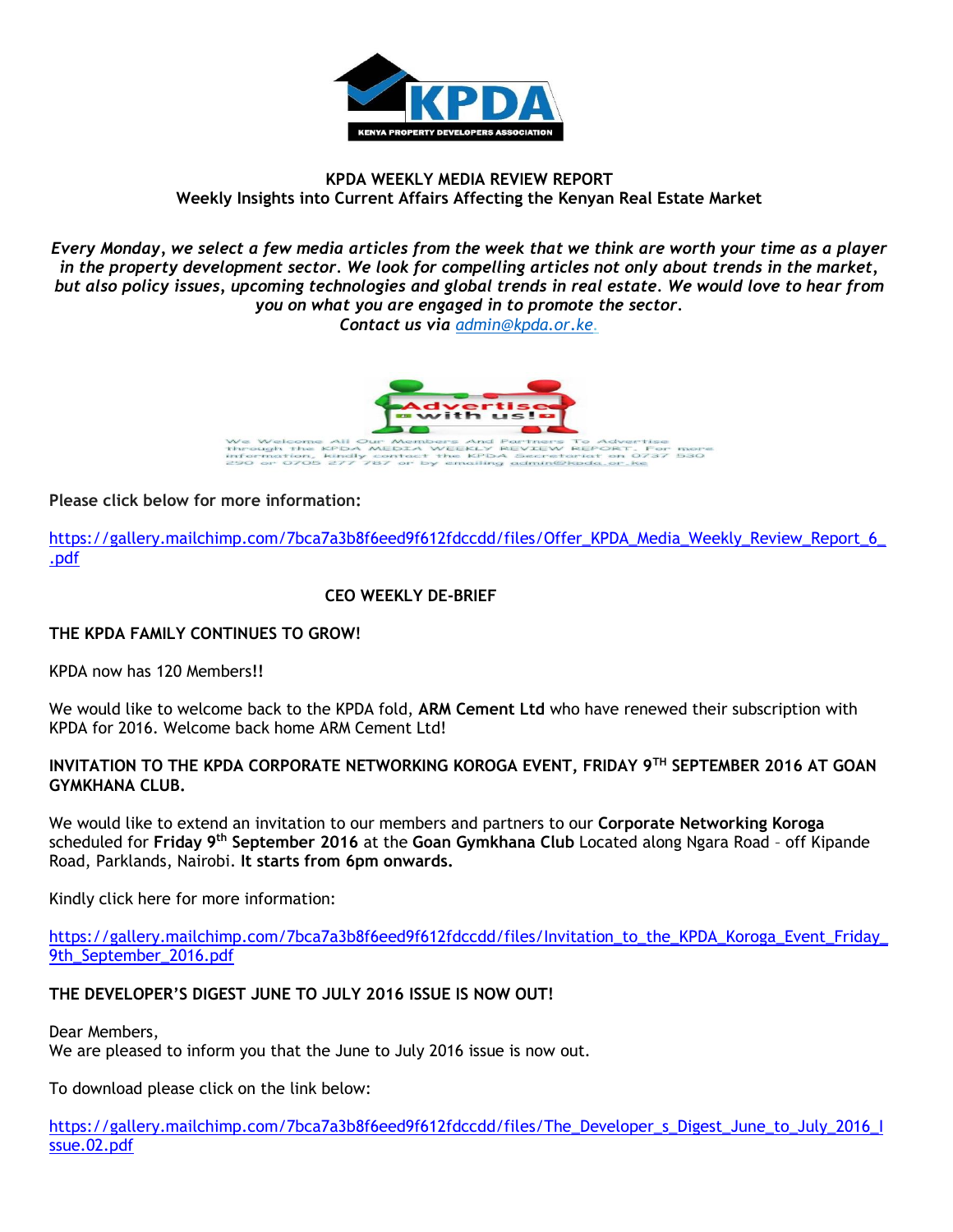### **NEWMATIC AFRICA LTD OFFERS A TRADE DISCOUNT TO ALL KPDA MEMBERS IN GOOD STANDING!!**

We are happy to inform you that KPDA Premium Member, Newmatic Africa Ltd are offering all KPDA Members in Good Standing a 15% overall discount off all the cost of their goods. Please note that this discount only applies to members who are in good standing with the Association.

An Account Manager has been assigned to KPDA Members whose details are as indicated below:

- **-** Patrick Mutie
- **- Telephone:** 0725 040 085
- **- Email:** info@newmaticafrica.com

#### *KPDA would like to thank Newmatic Africa Ltd for extending this benefit to our members.*

#### **SAJ CERAMICS LTD OFFERS A TRADE DISCOUNT TO ALL KPDA MEMBERS IN GOOD STANDING!!**

We are happy to inform you that KPDA Associate Member, Saj Ceramics Ltd are offering all KPDA Members in Good Standing a 10% overall discount off all the cost of their goods. Please note that this discount only applies to members who are in good standing with the Association.

An Account Manager has been assigned to KPDA Members whose details are as indicated below:

- **-** Akash Parmar
- **- Telephone:** +254 780 252 747
- **- Email:** aparmar@saj.co.ke

#### *KPDA would like to thank Saj Ceramics Ltd for extending this benefit to our members.*

### **INVITATION TO THE KENYA GREEN BUILDING SOCIETY (KGBS) ANNUAL CONFERENCE, 24TH – 25TH AUGUST 2016 AT THE STRATHMORE BUSINESS SCHOOL, NAIROBI**

Members of KPDA are hereby invited to the **Kenya Green Building Society Annual Conference and Training** to be held from **24th - 26th August 2016** at the **Strathmore Business School**, Nairobi. This is a great opportunity for all attendees to increase their knowledge on Green Buildings, meet and interact with other Green Building enthusiasts from the Kenya Green Building Society (KGBS), Green Building Council South Africa (GBCSA), the Kenyan Government and the private sector as well as enjoy the discounted member rates.

Please find attached the Training and Conference fliers and a call for submission of presentation papers:

[https://gallery.mailchimp.com/7bca7a3b8f6eed9f612fdccdd/files/KGBS\\_August\\_2016\\_Annual\\_Conference\\_Invitat](https://gallery.mailchimp.com/7bca7a3b8f6eed9f612fdccdd/images/74198087-8dd7-47d7-b4de-68bb5e6c44f1.jpg) [ion\\_to\\_Participate.pdf](https://gallery.mailchimp.com/7bca7a3b8f6eed9f612fdccdd/images/74198087-8dd7-47d7-b4de-68bb5e6c44f1.jpg)

[https://gallery.mailchimp.com/7bca7a3b8f6eed9f612fdccdd/images/74198087-8dd7-47d7-b4de-](https://gallery.mailchimp.com/7bca7a3b8f6eed9f612fdccdd/images/74198087-8dd7-47d7-b4de-68bb5e6c44f1.jpg)[68bb5e6c44f1.jpg](https://gallery.mailchimp.com/7bca7a3b8f6eed9f612fdccdd/images/74198087-8dd7-47d7-b4de-68bb5e6c44f1.jpg)

Also, there is an opportunity to be an event sponsor as well as present a paper during the conference as below. Call +254 710 869 547 or email [admin@kenyagreenbuildingsociety.co.ke](mailto:admin@kenyagreenbuildingsociety.co.ke) for more information.

### **REMINDER INVITATION TO THE RE/MAX HERITAGE WORLD DIASPORA PROPERTY AND INVESTMENT CONFERENCE IN CANADA 2016**

The Re/Max Heritage World Diaspora Property and Investment Conference will take place between 24<sup>th</sup> and 25<sup>th</sup> September 2016 in Toronto and the Expo and Tour will take place between 1st and 2nd October 2016 in Ottawa, Canada.

For reservations and queries, please contact **Faith Mwaura** through the telephone numbers **020 5284779** or **0718 756 254** or by email [fmwaura@remaxheritagediaspora.co.ke.](mailto:fmwaura@remaxheritagediaspora.co.ke)

Kindly click on the link below to get more information on this event: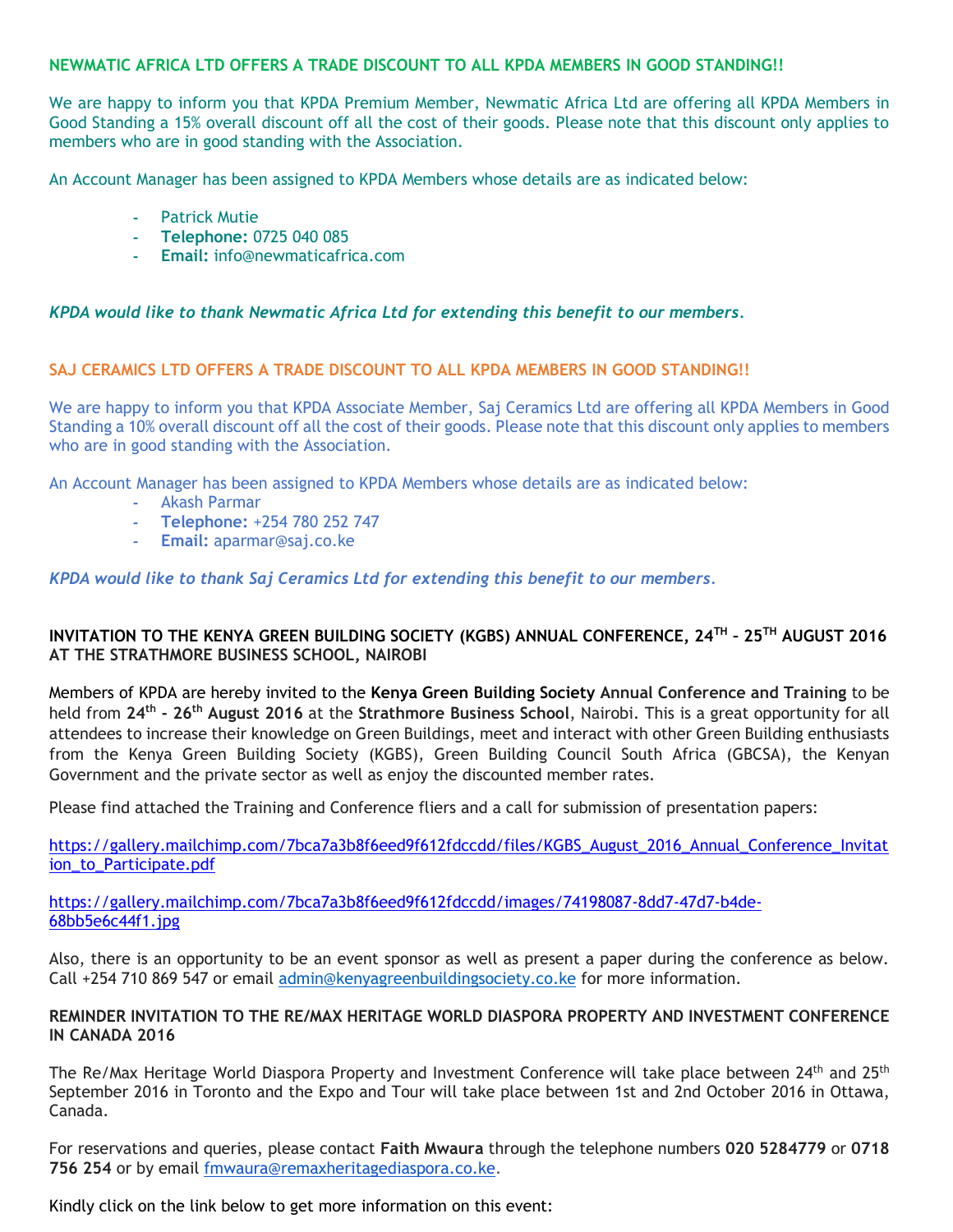[https://gallery.mailchimp.com/7bca7a3b8f6eed9f612fdccdd/files/ReMax\\_Heritage\\_World\\_Diaspora\\_Expo\\_Canad](https://gallery.mailchimp.com/7bca7a3b8f6eed9f612fdccdd/files/ReMax_Heritage_World_Diaspora_Expo_Canada_September_2016_FLYER_II.01.pdf) [a\\_September\\_2016\\_FLYER\\_II.01.pdf](https://gallery.mailchimp.com/7bca7a3b8f6eed9f612fdccdd/files/ReMax_Heritage_World_Diaspora_Expo_Canada_September_2016_FLYER_II.01.pdf)

If you are interested in sponsoring this event, please download the relevant document using the below link:

[https://gallery.mailchimp.com/7bca7a3b8f6eed9f612fdccdd/files/ReMax\\_Heritage\\_World\\_Diaspora\\_Expo\\_Canad](https://gallery.mailchimp.com/7bca7a3b8f6eed9f612fdccdd/files/ReMax_Heritage_World_Diaspora_Expo_Canada_September_2016_SPONSORSHIP_CATEGORIES.pdf) [a\\_September\\_2016\\_SPONSORSHIP\\_CATEGORIES.pdf](https://gallery.mailchimp.com/7bca7a3b8f6eed9f612fdccdd/files/ReMax_Heritage_World_Diaspora_Expo_Canada_September_2016_SPONSORSHIP_CATEGORIES.pdf)

#### **PROMOTIONAL OFFER FOR KPDA MEMBERS TO ADVERTISE IN THE KPDA MEDIA WEEKLY REVIEW REPORT AT A DISCOUNT!**

Dear KPDA Members, we are currently running a promotion valid for all our members in good standing to advertise in our *Media Weekly Review Report* at a 10% discount. **Members will now be paying Kshs. 13, 500 for their adverts to appear for a period of four (4) consecutive weeks**. Kindly contact the secretariat on 0737 530 290 or 0705 277 787 to make your booking.

### **PROMOTIONAL OFFER FOR KPDA MEMBERS TO ADVERTISE IN** *THE DEVELOPER'S DIGEST* **IN 2016 FOR A DISCOUNTED FEE!!!**

We would like to invite our members to consider advertising their businesses in the KPDA newsletter, The Developer's Digest. With an audience of over 1, 500 contacts from the whole building and construction industry in Kenya, you are sure to attract interest for your business. For more information, please contact the KPDA secretariat on 0737 530 290 or 0705 277 787.

### **AUGUST 11TH**

The Standard | Reporter | Thursday, 11<sup>th</sup> 2016

#### **FIRM'S 'PAY RENT, OWN HOME' MODEL SHAKES UP MARKET**

We have heard the reports and seen the numbers, and it has become increasingly clear that owning a home in Kenya is not for the masses. In fact, a report last week put the average mortgage loan at Sh8.3 million, with the average interest rate at 17.1 per cent. This means to take up a home loan, you would need to make repayments of about Sh122, 000 a month  $-$  an amount few Kenyans can afford. [Read More](http://www.standardmedia.co.ke/lifestyle/article/2000211623/firm-s-pay-rent-own-home-model-shakes-up-market)

The Standard | Ian Henderson | Thursday, 11<sup>th</sup> 2016

### **PROPERTY BUBBLE BURST? NOT IN KENYA**

Is there really a bubble? This is the six-million dollar question in real estate. I don't think there is. There was a bubble in the United States, the United Kingdom and Europe which grew until it burst in 2008. The growth was tangible, mistakes were clearly evident in hindsight and the impact on commerce and society was huge. My own business in the UK has only now gained the ground that was lost in 2008 when commercial rents tumbled and rental voids increased. [Read More](http://www.standardmedia.co.ke/lifestyle/article/2000211625/property-bubble-burst-not-in-kenya)

The Standard | Peter Muiruri | Thursday, 11<sup>th</sup> 2016

## **IS REAL ESTATE NOW SLOWING DOWN AFTER DECADE-LONG SURGE?**

Two recent reports from the Central Bank of Kenya have rattled the real estate industry. In its Bank Supervision Annual Report 2015 released last week, CBK undertook a detailed survey of the real estate market in Kenya. The results were either 'good or bad' depending on whether one is a buyer or a seller in the property market[. Read More](http://www.standardmedia.co.ke/lifestyle/article/2000211626/is-real-estate-now-slowing-down-after-decade-long-surge)

**Daily Nation** |Reporter |Thursday, 11th 2016

## **WHY GET INSPECTION REPORT?**

Don't get carried away by the excitement that comes with buying a property as you might just miss out on some important structural defects. Hiring an independent inspector gives the buyer the opportunity to evaluate potential defects and deferred maintenance in the property they are purchasing. Regardless of whether a property is new or not, there could still be several issues that might need to be rectified. An objective inspection will help in bringing these problems to light and spark a conversation on how to fix them. [Read More](http://www.nation.co.ke/lifestyle/DN2/Why-get-inspection-report/957860-3339766-6p1pnj/index.html)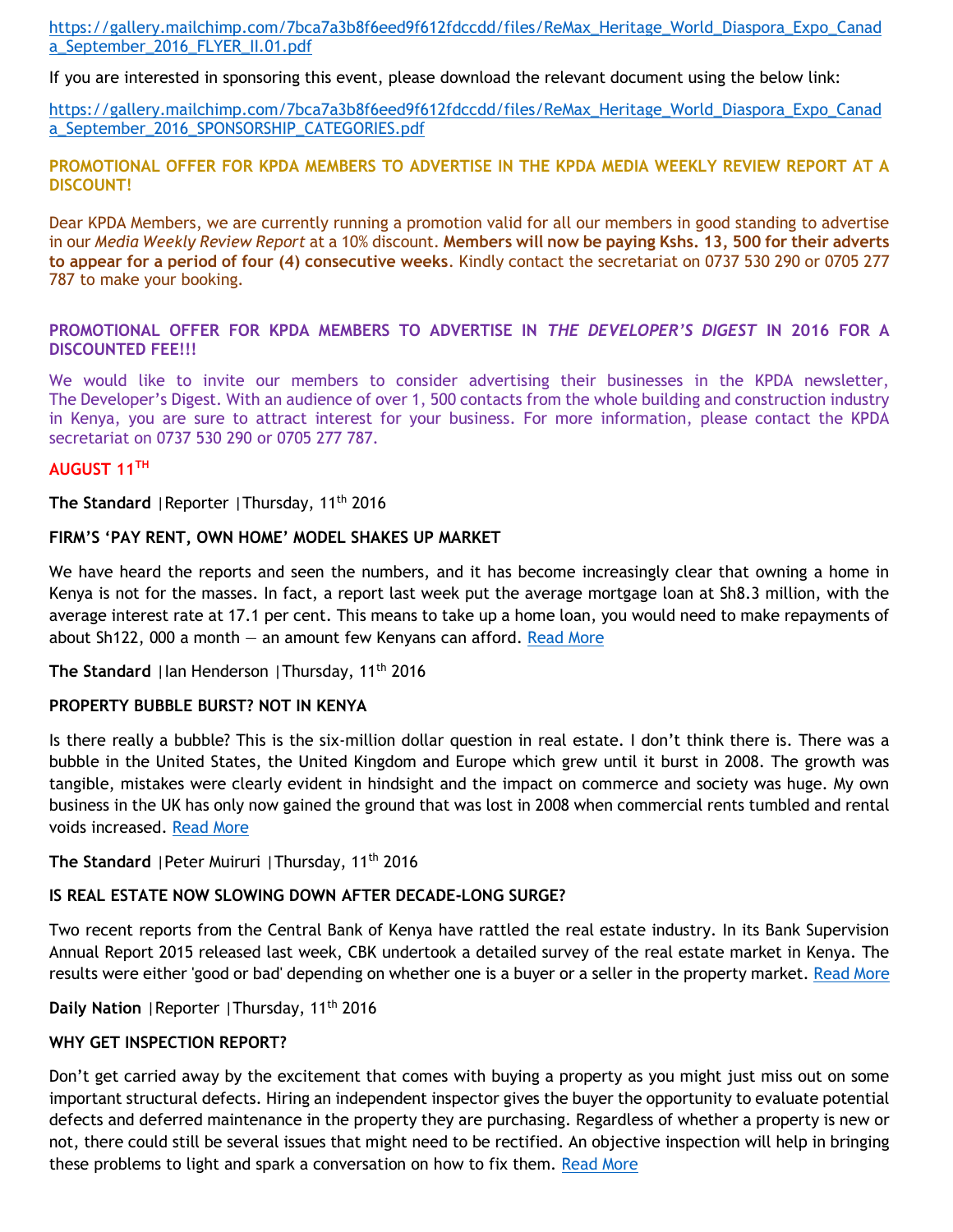## Daily Nation | Reporter | Thursday, 11<sup>th</sup> 2016

## **THIKA BYPASS BREATHES NEW LIFE INTO KAMUTHI'S SH3BN PROJECT**

The construction of the road will not only sort out the problem but also boost the project's value. The future now looks bright for Kamuthi Housing Cooperative Society, whose Sh3 billion gated community project was seriously threatened after it ran into financial problems. Its operations nearly stagnated due to poor infrastructure, but not anymore, thanks to the construction of the new Thika bypass. Read More

Daily Nation | Reporter | Thursday, 11<sup>th</sup> 2016

## **LAND BELONGING TO 158 SCHOOLS GRABBED AND ILLEGAL OWNERS ACQUIRE TITLE DEEDS**

Land belonging to 158 schools has been grabbed and the illegal owners have acquired title deeds. National Land Commission Chairman Mohammed Swazuri said on Thursday they were investigating how the title deeds were acquired yet it was clear the land belonged to public schools. [Read More](http://www.nation.co.ke/news/land-for-schools-grabbed-and-illegal-owners-acquire-title-deeds/1056-3341696-g8pjw6/index.html)

**Daily Nation** |Philip Muyanga |Thursday, 11th 2016

## **JUDGE DECLINES TO BLOCK SH200BN HOUSING PLAN FOR MOMBASA**

The High Court has declined to suspend the implementation of a controversial Sh200 billion housing project spearheaded by the Mombasa County government. The regional government seeks to demolish houses in 10 estates to pave the way for the mega project. Justice Njoki Mwangi declined to grant interim orders restraining the officials from engaging in the urban renewal and redevelopment of old estates. [Read More](http://www.nation.co.ke/counties/mombasa/judge-declines-to-block-housing-plan-for-mombasa/1954178-3341698-h0lshfz/index.html)

Business Daily | Vincent Agoya | Thursday, 11<sup>th</sup> 2016

## **NYAGAH, SHAH LOSE DEFAMATION SUIT AGAINST FOREIGN TATU CITY INVESTORS**

Former Central Bank of Kenya (CBK) Governor Nahashon Nyagah and Bidco CEO Vimal Shah have lost the bid to have their foreign partners in the Sh240 billion Tatu City project punished for contempt of court in a defamation row. High Court Judge Roselyne Aburili yesterday ruled Mr Nyagah and Mr Shah did not provide sufficient evidence to prove that Mr. Stephen Jennings and his partners had deliberately portrayed them as fraudsters over their abortive acquisition of more than 2,000 acres of land in Kiambu County worth Sh5.3billion. [Read More](http://www.businessdailyafrica.com/Nyagah-Shah-lose-defamation-suit-against-foreign-Tatu-City/539546-3341490-gipd22z/index.html)

## **AUGUST 10TH**

Daily Nation | Victor Juma | Wednesday, 10<sup>th</sup> 2016

## **HF GROUP POSTS PROFIT UP 26 PER CENT**

The performance came as interest income rose 21.5 per cent to Sh4.4 billion, partly reflecting a 6.9 per cent loan book expansion to Sh53.4 billion. Mortgage financier HF Group posted a 26.2 per cent growth in net profit in the half year ended June on increased lending and property sales. The Nairobi Securities Exchange-listed firm said its net earnings in the period stood at Sh612.5 million compared to Sh485.1 million a year earlier. [Read More](http://www.nation.co.ke/business/HF-Group-posts-profit-up-26-per-cent/996-3339144-e6m9p2/index.html)

**Daily Nation** | Wachira Mwangi | Wednesday, 10<sup>th</sup> 2016

## **PUPILS FACE EVICTION AS PRIMARY SCHOOL IN KWALE RISKS LOSING LAND TO PRIVATE COMPANY**

Established in 1966, the school currently risks being evicted from its land by the said company. The Shule Yangu Alliance has condemned the forceful eviction of Mwamdudu Primary School from a piece of land in Kwale County by Colfax Holdings Limited. The school, they say is yet again another school at the risk of land-grabbing. Established in 1966 and with 1,200 pupils, the school currently risks being evicted from its land by the said company. According to the Society for International Development Associate Director Irungu Houghton, Colfax is excavating soil underneath the school and its surroundings in efforts to forcefully evict them to pave way for probable construction of a dry port. [Read More](http://www.nation.co.ke/counties/Saving-Mwamdudu-Primary-School/1107872-3339004-xkm127z/index.html)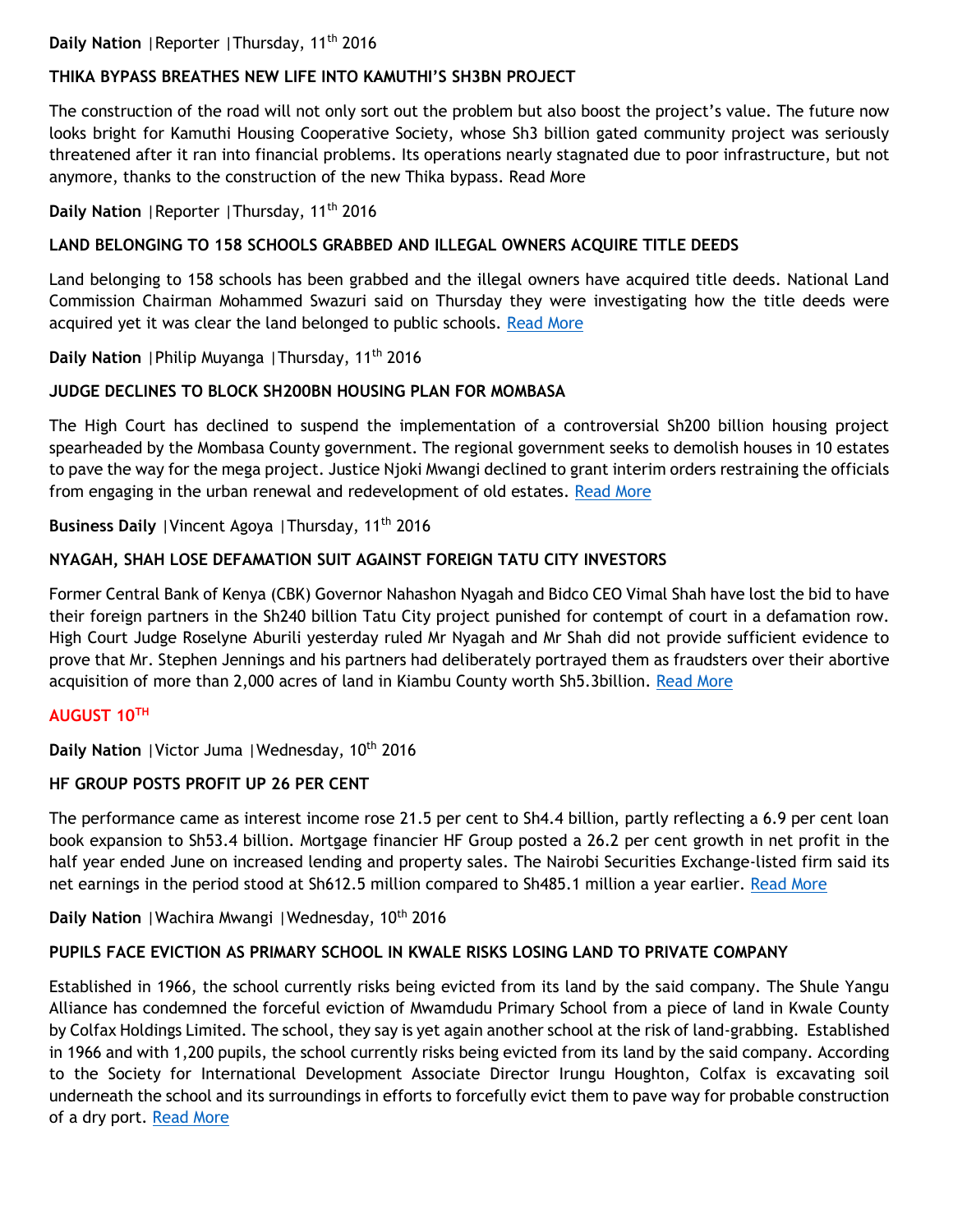The Star | Kurgat Marindany | Wednesday, 10<sup>th</sup> 2016

# **50 FAMILIES DISPLACED AS PRIVATE DEVELOPER FLATTENS THEIR HOUSES**

More than 50 families in Noonkopir area, Kitengela, Kajiado County spent Monday night in the cold after their houses were brought down by a developer. Armed police officers accompanying hired goons escorted the developer who had a court order, to the area and bulldozed more than 50 permanent homes. Oloosirkon/Sholinke ward MCA Daniel Kanchori on Tuesday claimed the county government surveyors had previously validated the plots and therefore, should be held accountable for the destruction. [Read More](file:///C:/Users/user/Documents/MEDIA%20WEEKLY%20MATTERS/More%20that%2050%20families%20in%20Noonkopir%20area,%20Kitengela,%20Kajiado%20county%20spent%20Monday%20night%20in%20the%20cold%20after%20their%20houses%20were%20brought%20down%20by%20a%20developer)

## **AUGUST 9TH**

**Daily Nation** |Victor Juma |Tuesday, 9th 2016

## **BRITAM SELLS 25PC STAKE IN ACORN FOR SH299M**

Britam last year sold its 25 per cent stake in property developer Acorn Group for Sh299.6 million. Britam last year sold its 25 per cent stake in property developer Acorn Group for Sh299.6 million, ending its short-lived association with the company that has now teamed up with private equity firm Helios. The Nairobi Securities Exchange-listed firm says it sold the shares to an undisclosed buyer at cost, booking neither losses nor gains from the transaction. [Read More](http://www.nation.co.ke/business/Britam-sells-25pc-stake-in-Acorn-at-Sh299m/996-3336888-ndhmu/index.html)

**Daily Nation** |Neville Otuki |Tuesday, 9th 2016

## **COMPANIES CALL FOR QUICK REMOVAL OF PROJECT LEVIES**

The charges were removed by Treasury during the reading of the budget but are still in place as they have not been degazetted. The private sector has asked the government to move with speed and scrap environment audit fees and regulatory levies on new projects. The charges were removed in this financial year's budget but failure by the Environment and Land ministries to degazette them means they remain in force. [Read More](http://www.nation.co.ke/business/Companies-call-for-quick-removal-of-project-levies/996-3337200-8910r7/index.html)

## People Daily | Fred Ominga | Tuesday, 9<sup>th</sup> 2016

## **DEVELOPERS FACE PENALTIES AS ERC EFFECTS SOLAR RULES**

Stringent policies to boost clean energy uptake will slap owners of non-compliant buildings with up to Sh1 million fines in line with energy regulations established in 2012. Housing developers who fail to install solar panels will also be denied certificates by county and national governments. The Energy Regulatory Commission (ERC) said yesterday that all commercial buildings, industrial and institutional facilities, including schools, consuming more than 180,000KWh are required to have complied by May 2017. [Read More](http://www.mediamaxnetwork.co.ke/people-daily/241958/developers-face-penalties-as-erc-effects-solar-rules/)

## **AUGUST 8TH**

**Daily Nation** |Mugambi Mutegi |Monday, 8th 2016

# **KENYA AIRWAYS SELLS EMBAKASI LAND TO KEMSA FOR SH400M**

Kenya Airways has completed the sale of five acres of land in Embakasi to the Kenya Medical Supplies Agency. Kenya Airways has completed the sale of five acres of land in Embakasi to the Kenya Medical Supplies Agency (Kemsa) in a transaction that will earn the carrier over Sh400 million. [Read More](http://www.nation.co.ke/business/Kenya-Airways-sells-Embakasi-land-to-Kemsa-for-Sh400m/996-3335632-uaqmkr/index.html)

**Daily Nation** |James Kariuki |Monday, 8th 2016

# **POLITICS HURTS KENYAN GROWTH PROSPECTS, SAYS KEPSA SURVEY**

Politics is directly hurting businesses and their contribution to the economy, a survey reveals. The study notes that when economic activities are affected by what politicians say and do, there is a direct impact on tax collection as well as job creation in the country. [Read More](http://www.nation.co.ke/business/Politics-hurts-Kenyan-growth-prospects-says-Kepsa-survey/996-3335610-bqly7ez/index.html)